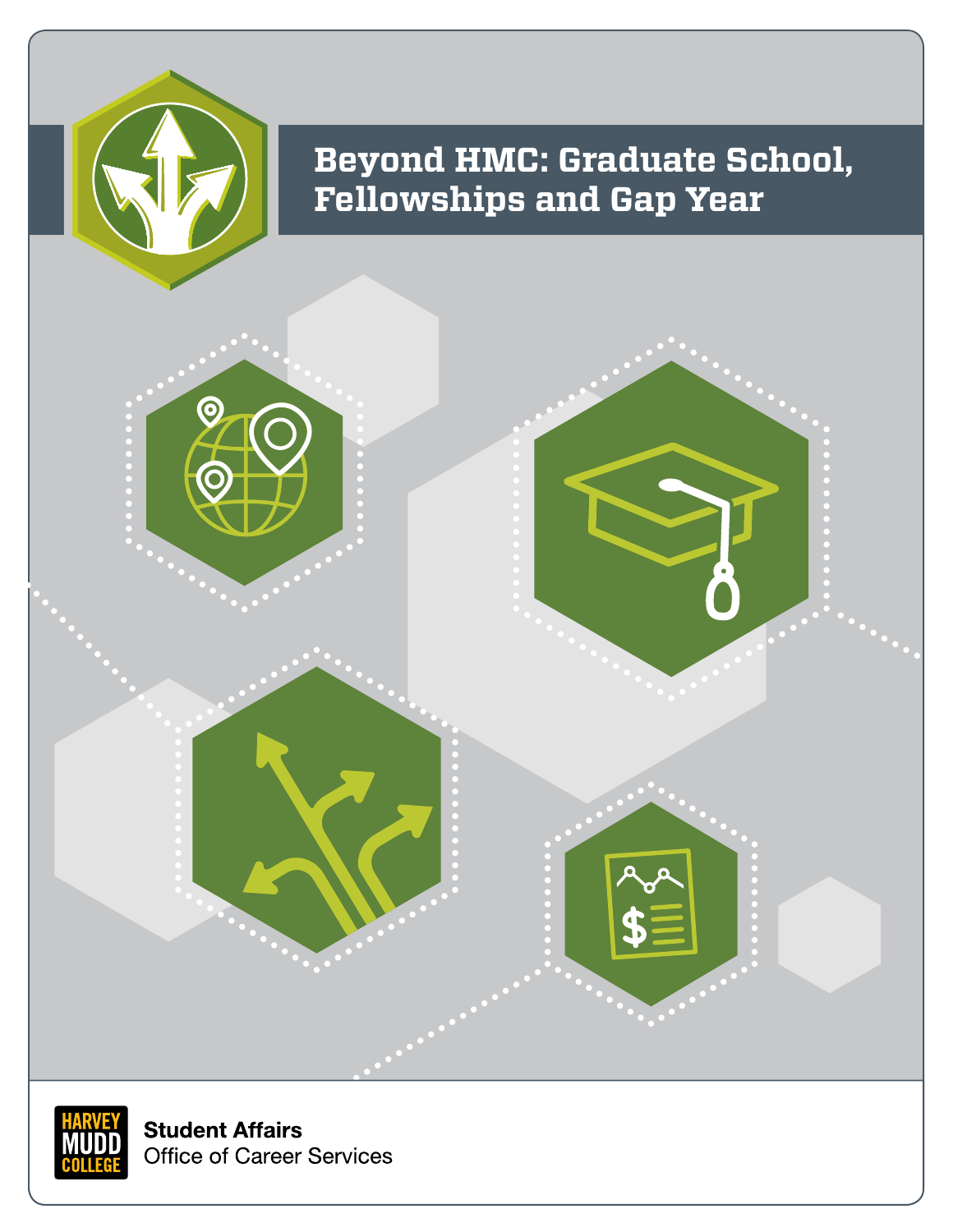## **INTRODUCTION / TABLE OF CONTENTS**

## **Welcome to the Office of Career Services**

The Office of Career Services assists students in every stage of their career development. Whether you are selecting a major, exploring occupations, searching for jobs and internships, or preparing for graduate school, we can help.

### **Meet Our Staff**



**Judy Fisher** Director jufisher@hmc.edu



**Elizabeth Saelzler** Program/Employer Relations Coordinator esaelzler@hmc.edu

**Table of Contents** 



**Paul Hardister Associate Director** phardister@hmc.edu



**Jason Jeffrey** Career Advisor/ **Employment Developer** jjeffrey@hmc.edu

**Location** Joseph B. Platt Campus Center

**Contact** 909.621.8091 career.hmc.edu

#### **Office Hours**

**During academic year** Weekdays, 8:30 a.m. - 5 p.m.

**Drop-in hours** Monday-Friday  $1 - 3 p.m.$ 

**Summer hours** 9 a.m.-4:30 p.m.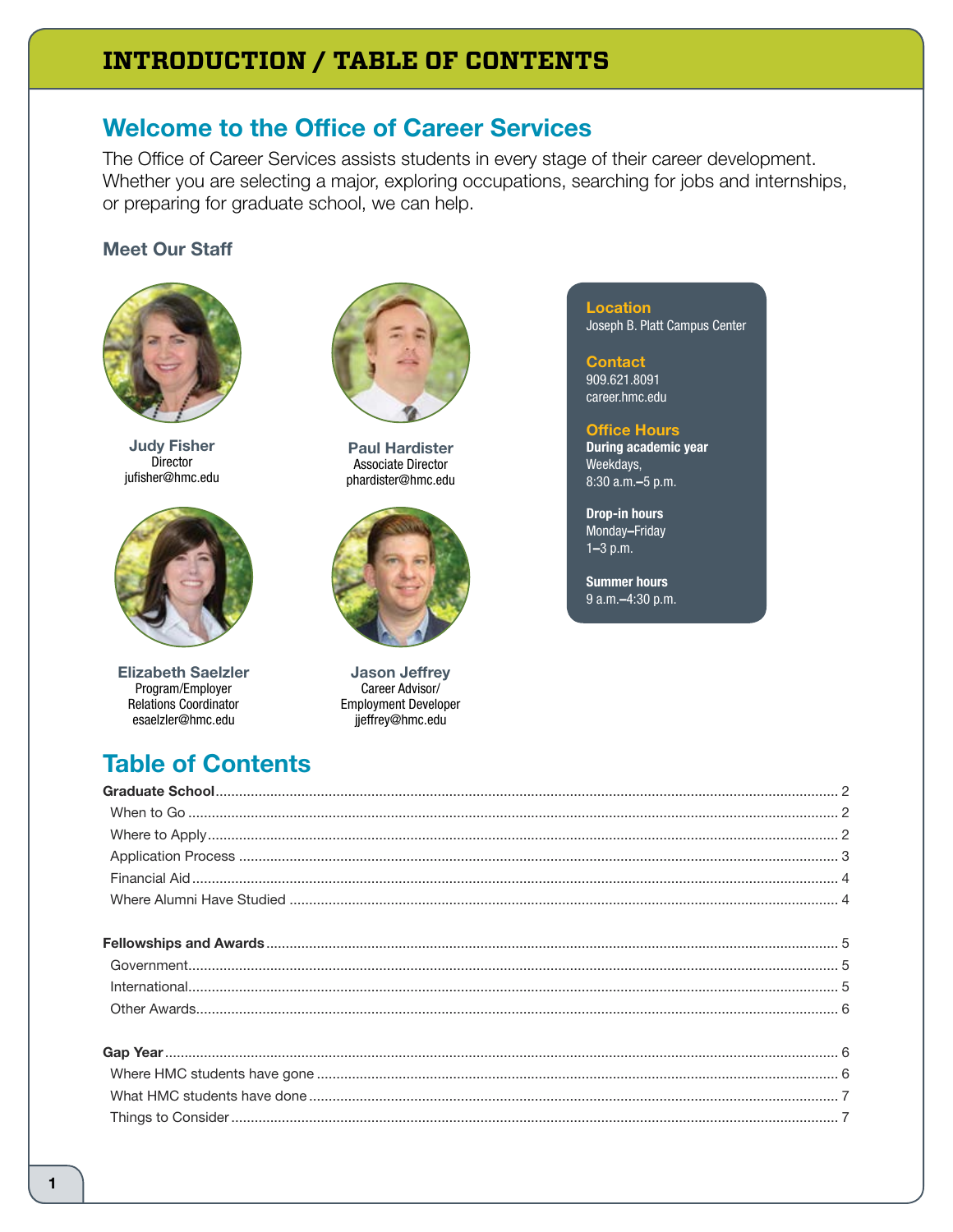### **GRADUATE SCHOOL**

Thinking of going to graduate school? Great! Graduate school is a big step. Depending on whether you are getting a master's degree or PhD, graduate school can be a commitment of seven years or more. If you want an advanced education or specialized knowledge, and a graduate degree is required to obtain your career goals, then graduate school is for you.

#### Questions to Ask Before Deciding on Graduate School

- What do you want to accomplish in your lifetime? (short- and long-term professional goals)
- Is graduate school necessary to acheive those goals?
- Are you interested in specializing in an area of study?
- Do you have the interest and ability to be successful in graduate school?
- Are you willing to invest the time and money in another academic program?
- Are you simply delaying career decision-making? (Not a good reason.)

### When to Go

There are no absolute guidelines about when to go to graduate school. It is highly advisable to speak with faculty advisors and with people currently pursuing programs of interest to you. But what you hear from others is advice, not fact. Ultimately, you must make your own decision.

There are pros and cons to both immediate entry and delayed entry. Preference tends to be given to individuals with a few years of life/ work experience, which tends to give individuals more knowledge on which to base their graduate studies.

However, many feel that going directly into graduate school after a bachelor's degree is easier, because there are many sources of information available on campus while an undergraduate. Also, faculty members are more likely to remember your achievements for recommendation purposes.

### Where to Apply

You may want to consider asking a trusted faculty member for advice on programs they feel would be a good fit for you. What programs fit your interests? In what areas do you wish to specialize? Once you have an idea of what programs to apply to, consider the following factors:

- *The school and its department:* What is its reputation? How prestigious is it (if this is a factor for you)? What are the academic and professional objectives of that department?
- *Faculty:* Does their research interests match yours?
- *Financial support offered:* research assistantships, teaching assistantships—for PhD programs within STEM, most are covered. For M.S. programs, most are not.
- *Geographic location:* Do you like a big city? Do you care about the weather? Is your industry based there? Is there a social scene?
- *Size of student body and composition/cohort:* Is the department large? How large is the incoming class?
- *Faculty/student ratio:* How many students per faculty member?
- *Attrition rate:* Do all of their students graduate? If students leave, how many do and why?
- *Alumni:* What are alumni doing? Research? Academia? Industry? Are there networking opportunities with alumni?

#### Helpful Resources

Gradschools.com–Schools by subject and type USNews.com/education–Rankings of schools Topuniversities.com–Worldwide graduate programs Researchconnection.com–PhD program mentors at universities cuc.org–Registry for undergraduate researchers

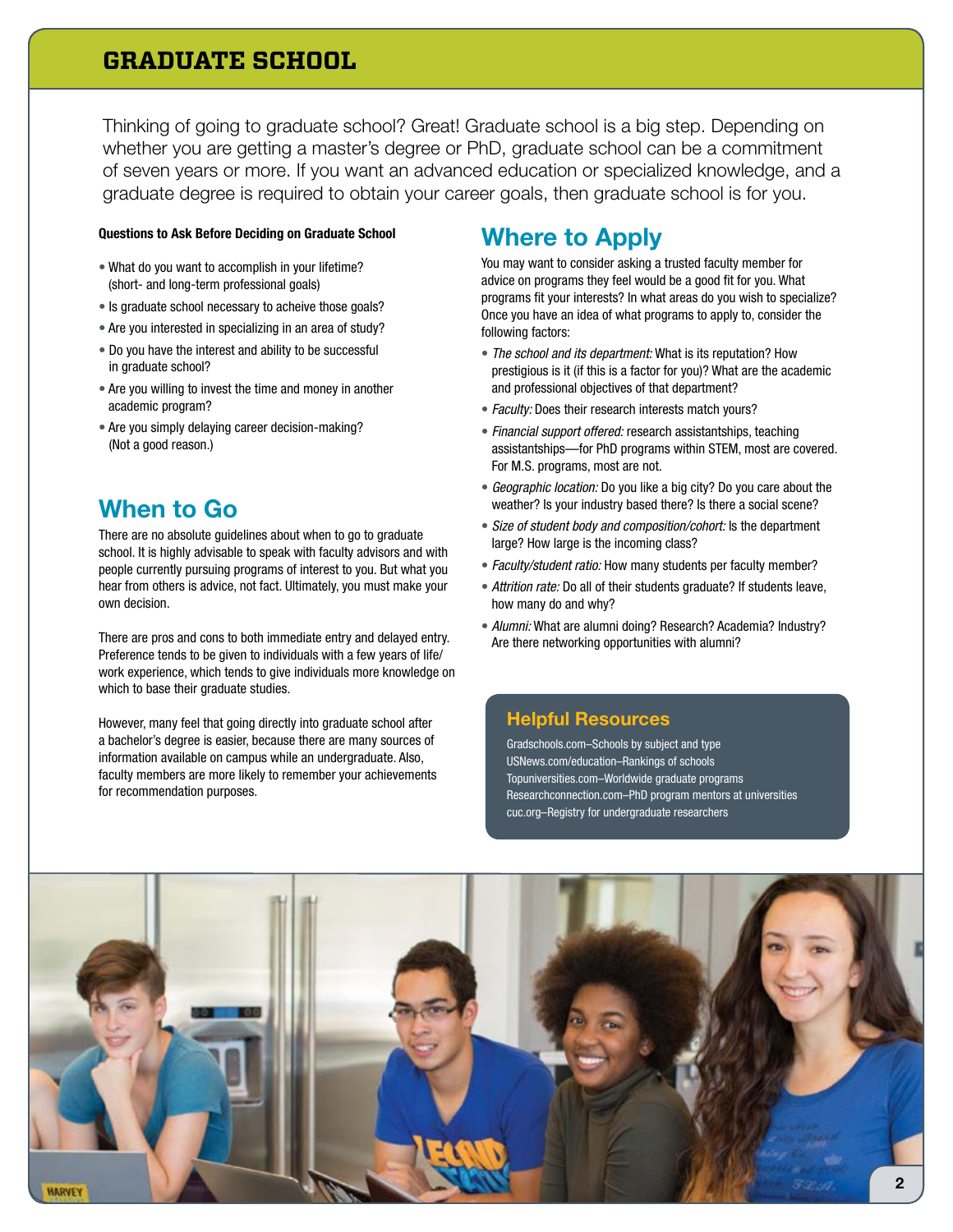### **GRADUATE SCHOOL**

## Application Process

#### Spring, Junior Year

- Research programs (talk to faculty members about specific programs).
- Register for appropriate admission tests; check dates for specialty items.
- Check on application deadlines and rolling admissions policies.

#### Fall, Senior Year

- Ask for letters of recommendation *early.*
- Order official transcripts.
- Complete applications.
- Write, review and finalize personal statment
- Complete the Free Application for Federal Student Aid (FAFSA) and Financial Aid PROFILE, if required.

#### Spring, Senior Year

- Arrange for campus visits where you've been accepted.
- Check dates and register for appropriate admission tests.
- Send thank you notes to people who wrote your recommendation letters.
- Investigate national scholarships and grants.

#### Application Forms

Most schools require only an admission application to graduate school. In some cases, an additional departmental application is required. Be aware of application deadlines. If admissions are handled on a rolling basis, it is to your distinct advantage to apply at the earliest possible date. Most are due between January and March, although there are some December deadlines.

#### Letters of Recommendation

Graduate school applications typically require three letters of reference (or recommendation). Be sure to request your letter in person rather than by email, and be gracious when asking. Give them at least four weeks, and up to eight, before your due date. It is important that the letter be a strong recommendation. (You should always ask, never assume this will be the case. Because if it isn't substantive, this can actually hurt your application.) Consider giving your recommenders a copy of your resume and your personal statement. Give them a "cheat sheet" of topics you wish for them to cover in their letter. (You worked 15 hours a week on the Homework Hotline while carrying a full course load, you were a mentor or proctor of your dorm, you were an officer in a club on campus, etc). Let them know to which programs you are applying, the due dates and how many letters you need. Remind them of your relationship—summer research, courses, grader/tutor, etc. Finally, make sure to thank your references in writing, and keep them updated on your progress.

Some schools will ask for a personal statement while others will ask for a statement of purpose. Some might ask for both. The key difference between the two is that the statement of purpose should solely focus on the program and your future goals.

#### Personal Statement

Tailor your personal statement to the school to which you are applying. Is it a master's program or PhD? Is it a specialized program which lends itself to industry or academia? This may influence the content of your statement. Begin with an outline that includes the following topics:

- Personal background What unique experience or background do you bring to the program? Did you overcome some challenge(s) which make you a particularly interesting candidate?
- Interests How did you become interested in the field? Why do you want to study this field?
- Experience What experience do you have in the field? Did your research include field/lab work which confirmed your interest in your area?
- Future Goals What do you want to do after you finish your graduate degree? Where do you see yourself working?
- Graduate Program Appeal Why do you want to join this particular program? Mention in your statement two to three possible faculty members that you would like to work with and why. (It is extremely important that each statement be unique to each program/ institution!)
- Conclusion Summarize your thoughts: goals, experience, strengths and motivation.

#### Statement of Purpose

Requirements vary widely in this regard. Some programs request only one or two paragraphs about why you want to pursue graduate study, while others require five or six separate essays in which you are expected to write at length about your motivation for graduate study, you strengths and weaknesses, your greatest achievements, and solutions to hypothetical problems. The statement should not be taken lightly.

Good grammar and writing are extremely important. In addition to OCS, seek help from faculty and the Writing Center if you need advice and guidance preparing your personal essay or other application materials. Write, rewrite and edit your essays!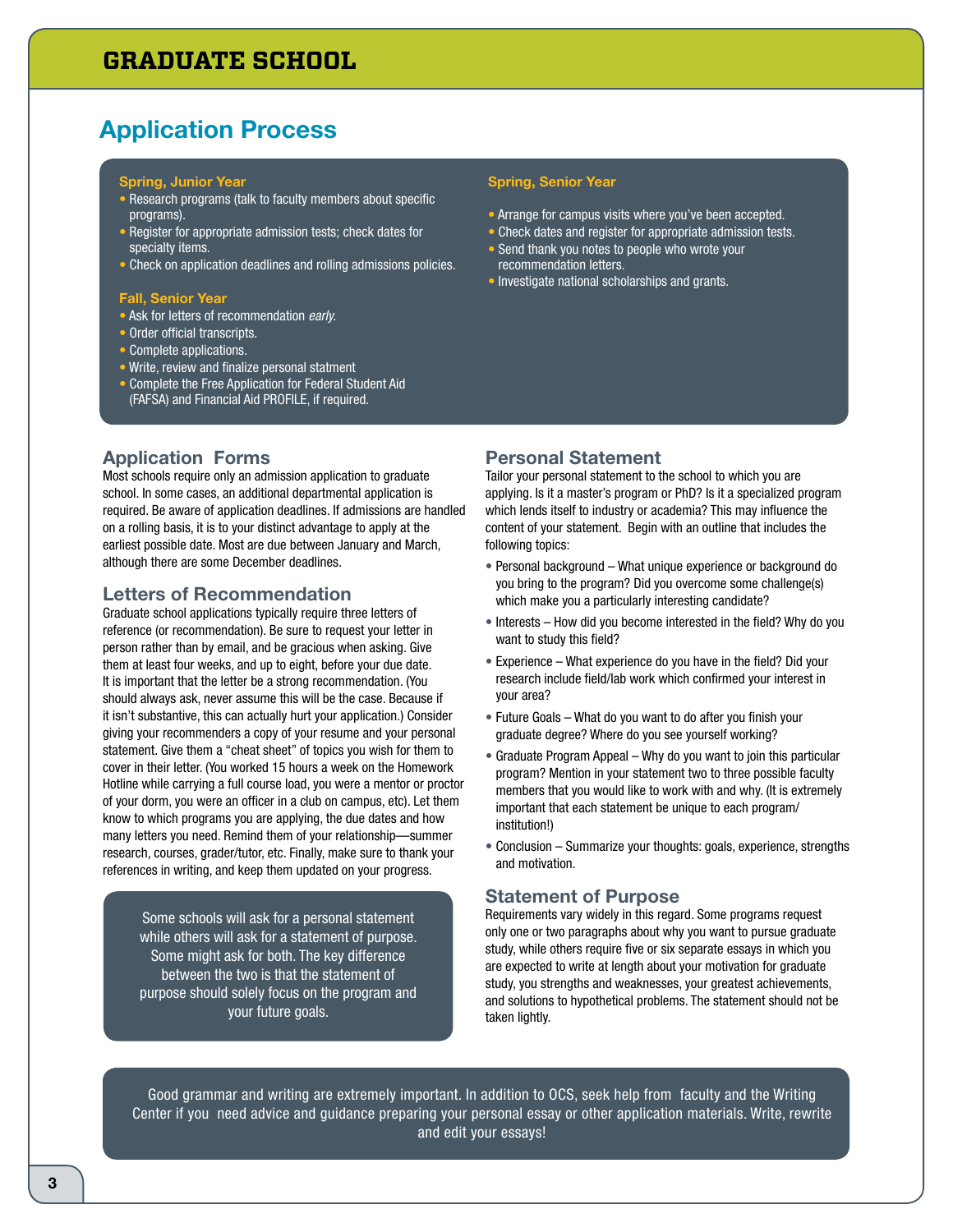### **GRADUATE SCHOOL**

#### **Transcripts**

All transcripts must be official; that is, transcripts must be sent to admission offices directly from the Office of the Registrar. GPA may be viewed in different ways:

- Cumulative
- Major
- Last two years
- Field of interest
- Changes (e.g., improvement)

Remember, while grade-point averages are important, they are not examined in isolation; the rigor of the courses you have taken, your course load and the reputation of Harvey Mudd College are also considered. The College sends a document explaining its grading system along with your official transcript.



#### Graduate Admission Tests

Most programs will not accept scores more than three to five years old.

- Graduate Record Examination (GRE)
- Law School Admission Test (LSAT)
- Medical College Admission Test (MCAT)
- Engineer-in-Training (EIT)
- Graduate Management Admission Test (GMAT)
- Dental Aptitude Test (DAT)
- Veterinary Aptitude Test (VAT)
- Optometry College Admission Test (OCAT)
- Pharmacy College Admission Test (PCAT)

Note: Some programs require subject-area exams.

You may wish to purchase a preparation manual for the specific test you plan to take, or you could consider private short courses. Most test preparation companies, like Princeton, Kaplan and Test Masters, offer free trial run tests online and sometimes at other Claremont Colleges. Watch for announcements.

### Financial Aid

#### Types of Aid Available

### Financial Aid: Grants, Scholarships and Fellowships

Most are outright awards that do not require repayment. Often they provide the cost of tuition and fees plus a stipend to cover living expenses. Some are based exclusively on financial need, some exclusively on academic merit and some on a combination of need and merit. Grants are awarded to those with financial need; fellowships and scholarships often are based on ability–financial need is usually not a factor. Examples of federal agencies that fund fellowship and trainee programs for graduate students in STEM are: National Science Foundation (NSF); the National Institutes of Health (NIH); and the National Consortium for Graduate Degrees in Engineering Science (GEM).

#### Work: Research (RA) and Teaching (TA) Assistantships

Most universities offer RA and TA opportunities for graduate students. As a research assistant, you will receive full or partial tuition and/ or a stipend in exchange for working in a faculty member's lab. As a teaching assistant, rather than a researcher, you will earn a stipend (and/or free tuition) teaching or assisting with undergraduate courses.

#### Loans (Federal Aid)–FAFSA

All applicants for federal aid must complete the Free Application for Federal Student Aid (FAFSA). This application must be submitted after January 1, preceding enrollment in the fall. It is a good idea to submit the FAFSA as soon as possible after this date. There is a paper form, or you can apply online at www.fafsa.ed.gov. Report your income and asset information and specify which schools will receive this data. Two to four weeks later, you will receive an acknowledgment, the Student Aid Report (SAR), on which you can make corrections.

#### Can I defer?

Most programs will allow you to defer if you receive a prestigious fellowship, and most understand if you have a personal emergency. However, this isn't acceptable if you're just not ready.

## Where Alumni Have Studied

On the OCS website, search for Majors to Careers to see a comprehensive list of where HMC students (by major) have studied.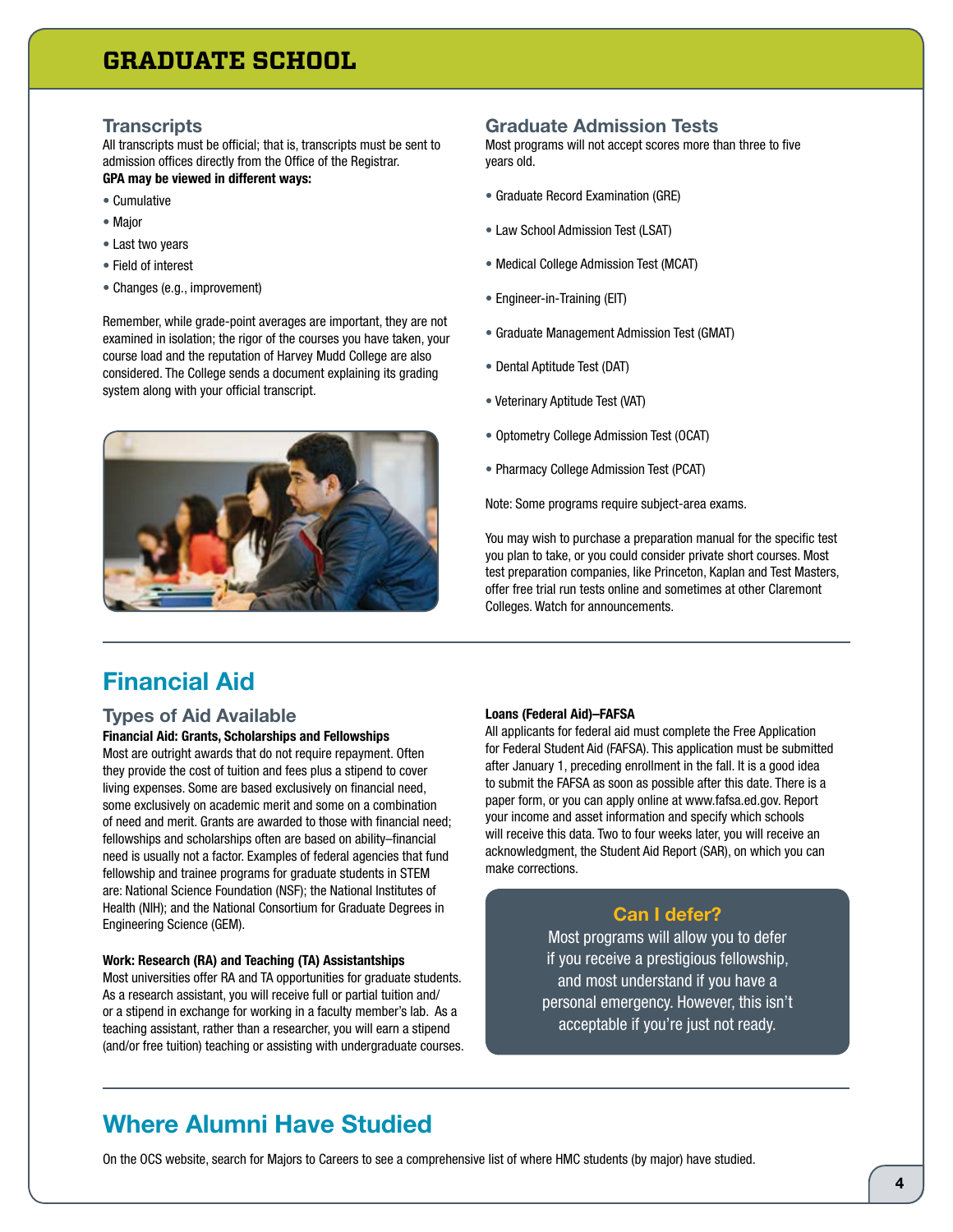### **FELLOWSHIPS AND AWARDS**

HMC students have won many prestigious fellowships, grants and awards. Watch for news about faculty information sessions regarding these competitions. Here is a selection of these programs along with brief descriptions and due dates. Check with the Office of Dean of the Faculty for programs that have a faculty advisor.

### U.S. Government

• Department of Energy, Computational Science Graduate Fellowship

Support and guidance for some of the nation's best scientific graduate students. Due in October.

- Fannie and John Hertz Foundation Fellowships Fellowships for the exceptionally talented in the study of applied sciences and engineering. Due in October.
- NASA Graduate Student Research Program

Fellowships for graduate study leading to master's or doctoral degrees related to NASA research and development in the fields of science, mathematics and engineering. Due in February.

• National Defense Science and Engineering Graduate Fellowship Program

Fellowships for those who have demonstrated ability and special aptitude for advanced training in science and engineering. Due in January.

• National Science Foundation

Awards of up to \$15,000 in stipends and \$9,500 in tuition and fees per year for three years to support graduate study in the areas of mathematics, physical science, biological science, engineering, behavioral science or social science. Due in November.

• NSF Graduate Research Fellowship Program (GRFP) Funding for research-based master's and doctoral degrees at U.S. institutions. The fellowship covers a three-year stipend and cost-ofeducation allowance. NSF seeks applicants exhibiting intellectual merit and whose work may have a broad impact. Due in October.



## International

- Churchill Scholarship program to promote exchange between the United States and Great Britain and to enable outstanding American students to do graduate work in engineering, mathematics and science at Churchill College, University of Cambridge. Due in October.
- **Fulbright** A scholarship for rising seniors and recent graduates interested in graduate study and research abroad. Due in October.
- Gates A merit-based scholarship in any subject area for students to pursue a graduate degree or a second bachelor's degree at the University of Cambridge. The scholarships are for one to three years, with a possible extension to a fourth year. Due in October.
- Marshall An award that finances two years of postgraduate study that results in a bachelor's or master's degree at select universities in the U.K. Due in October.
- Mitchell An award for tuition, room and board and a \$12,000 stipend for post-graduates to pursue one year of study at institutions of higher learning in Ireland and Northern Ireland. Due in September.
- Rhodes An award for tuition fees and a maintenance allowance for two to three years for a postgraduate student at the University of Oxford. Due in October.
- Rotary Ambassadorial Scholarship An annual scholarship for one year to a graduate student outside of the U.S. with a stipend of up to \$25,000. Due in March.
- Watson A fellowship that enables college graduates of unusual promise to engage in a post-graduate year of independent study.
- Whitaker International Fellows and Scholars Program This program sends young biomedical engineers outside the U.S. or Canada for one or more of the following activities: conducting academic or scientific research in a university or laboratory; pursuing coursework at an academic institution; interning at a policy institute or in an industrial or non-profit setting. Due in January.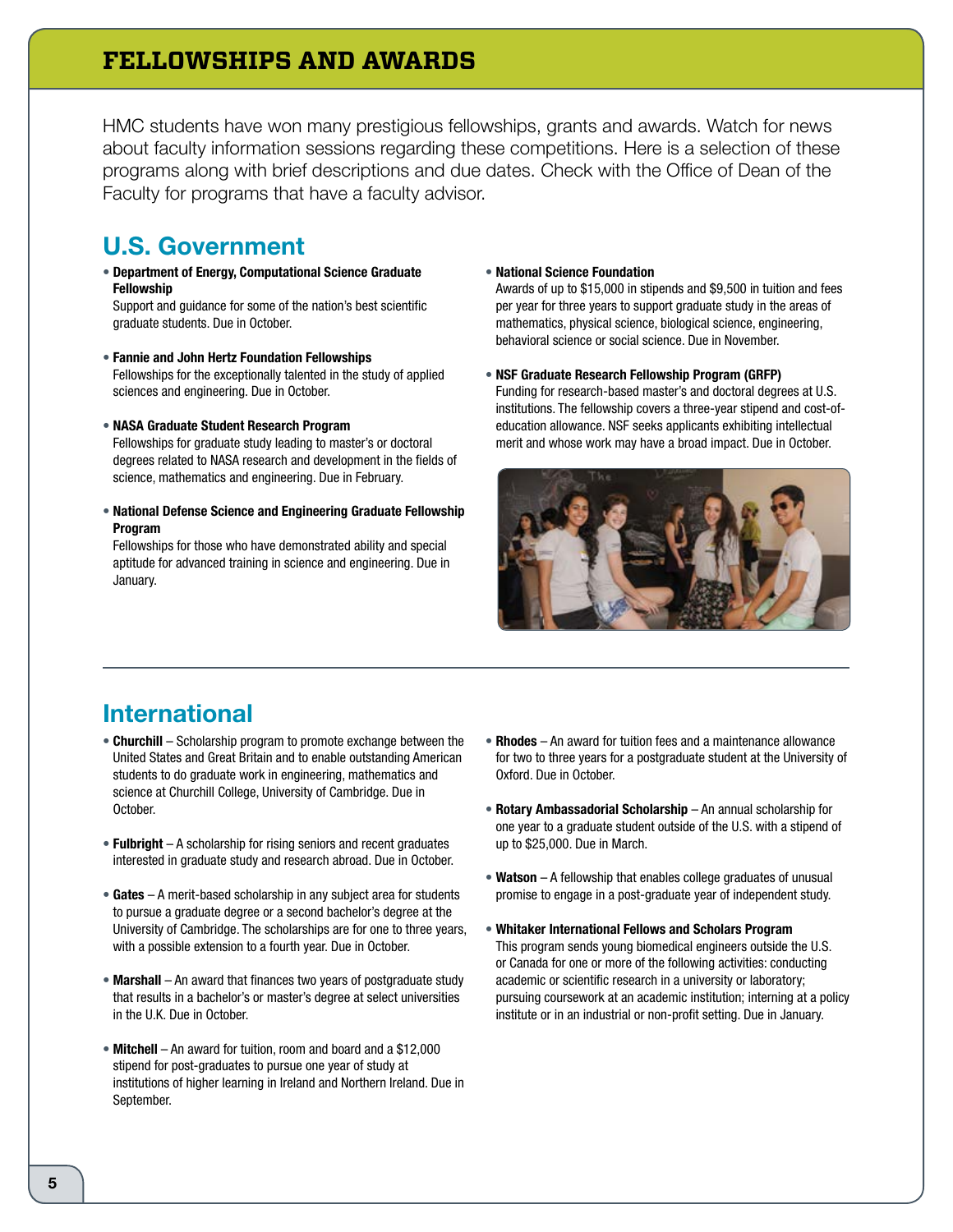## **Other Scholarships**

- Barry M. Goldwater Annually funded by Congress to encourage outstanding undergraduate students to pursue careers in mathematics, the natural sciences or engineering and to foster excellence in those fields. Due in January.
- Jack Kent Cooke A scholarship of up to \$50,000 each to attend graduate or professional programs. Due in April.
- Ford Foundation Predoctoral Fellowships Graduate scholarship offering three years of support toward a PhD for those committed to a career of research and teaching at the college or university level. Applicants should have the capacity to respond in pedagogically productive ways to the learning needs of students from diverse backgrounds and show sustained personal engagement with communities that are underrepresented in the academy as well as an ability to bring this asset to learning, teaching and scholarship at the college and university level. Due in November.
- Mellon Mays Undergraduate Fellowship Provides up to two summers and two school years of paid research plus up to \$10,000 in loan repayment for underrepresented students intending to pursue careers as college faculty. Due in March.
- Napier Fellowship  $A $5,000$  award to graduating seniors for a creative leadership project. Due in November.
- Harry S. Truman An annual grant granted to juniors aspiring to leadership positions in federal, state or local governments or in nonprofit and education sectors. Stipends for senior year and graduate study. Due in November.



The gap year is an opportunity to take time after college to gain practical, professional and personal awareness. While it can take many forms, it's a time to do something other than graduate school or traditional, full-time employment. The length of time varies. Here are a few places where Mudders have gone and what they have done.

## Where Mudders Went